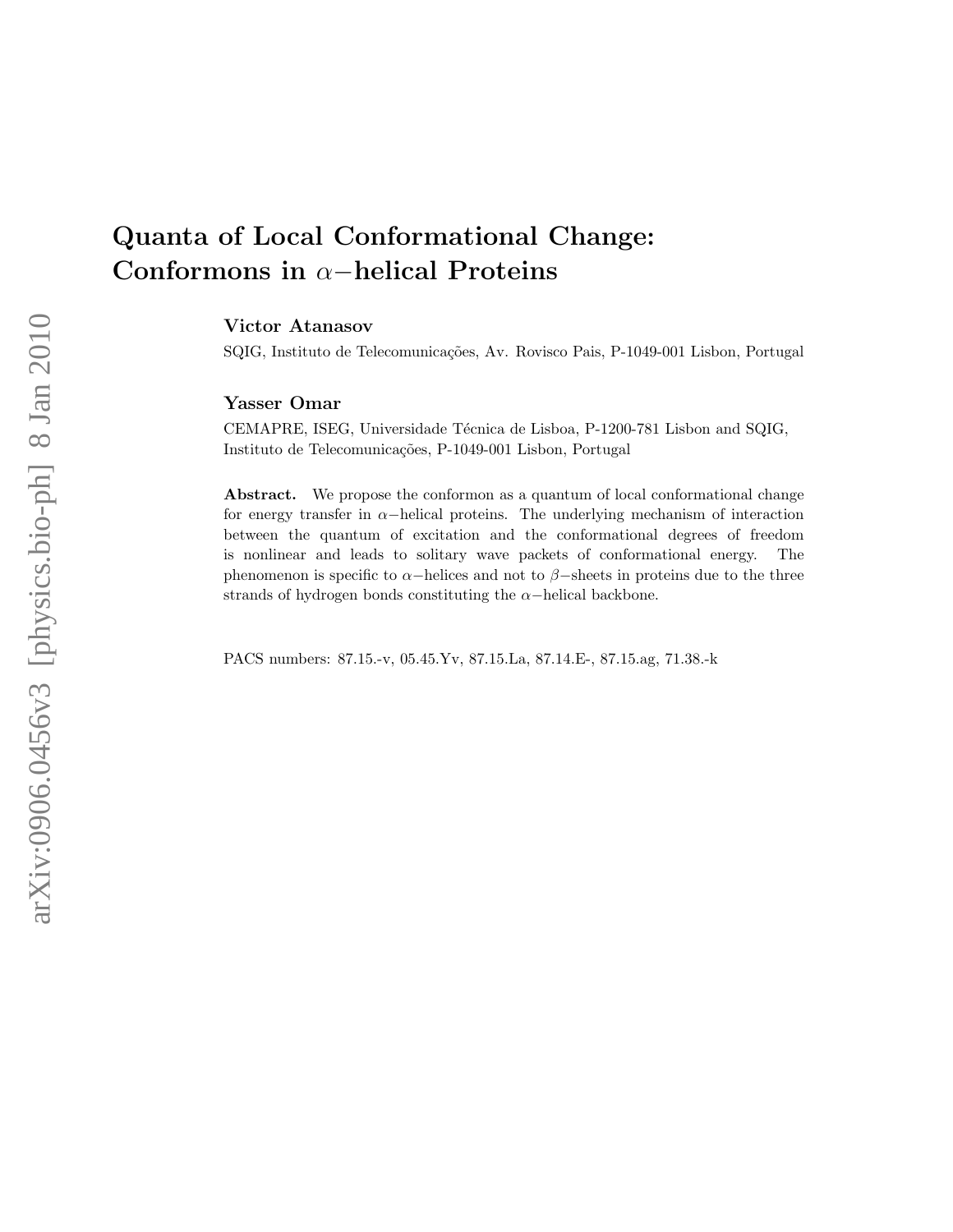## 1. Introduction

Flexibility of proteins is the feature giving rise to some of their remarkable properties [\[1\]](#page-11-0). Even minute conformational changes can modify long-range electronic interactions in proteins and open pathways for molecular motions, provided proteins are not rigid  $\alpha$  object [\[2\]](#page-11-1). In this context, we raise the following questions: Is the flexibility of proteins relevant for energy storage and transfer? Can local protein conformation come in discrete portions of elastic energy? Is this mechanism quantum or not? The ubiquitous  $\alpha$ −helical sections of the secondary structure of proteins have already been proposed by Davydov and co-workers as a conduit for quantum coherent energy transfer due to the interchain hydrogen bonded network which stabilizes their structure and forms a path along the  $\alpha$ −helix [\[3\]](#page-11-2). Here we address these questions from the stand point of measuring the conformation of the  $\alpha$ -helix through a set of natural geometric quantities such as curvature and torsion and their coupling to a quantum of vibrational energy present on the helix. To answer the above questions, we propose a nonlinear quantum mechanism of energy transport due to a geometry coupling effect along the hydrogen bonded lattice of  $\alpha$ −helical sections of proteins. But first let us introduce the basic structure of proteins.



<span id="page-1-0"></span>Figure 1. Chemical structure of an amino acid, where the symbol R denotes the residue, a side hydrocarbon chain.

The primary structure of proteins is a chain sequence of amino acids, biomolecules which have the structure depicted in Figure [1.](#page-1-0) Amino acids are bound together, to form proteins, by a peptide bond constituted by the elimination of a water molecule from the acidic group and the −NH terminus. To each amino acid is attached a residue, a side hydrocarbon chain. There exist 20 different residues and their sequence gives the protein's primary structure. Apart from these residues, proteins are constituted by a repeated pattern (see Figure [2\)](#page-2-0): a group of atoms, called the peptide group (see Figure [2\)](#page-2-0). The peptide group has two functions: i.) act as a bond between carbon atoms holding the distinct residues; ii.) due to their dipole moment make the protein fold into secondary structures stabilized by the formation of hydrogen bonds between the peptide groups. The two most common distinct shapes found in protein secondary structures are  $\alpha$ −helices, shown in Figure [3,](#page-3-0) and planar structures called  $\beta$ −sheets [\[4\]](#page-11-3). The mechanism of energy transfer and localization in proteins proposed here concerns the  $\alpha$ -helical sections.

The underlying mechanism describing the local conformational dynamics of proteins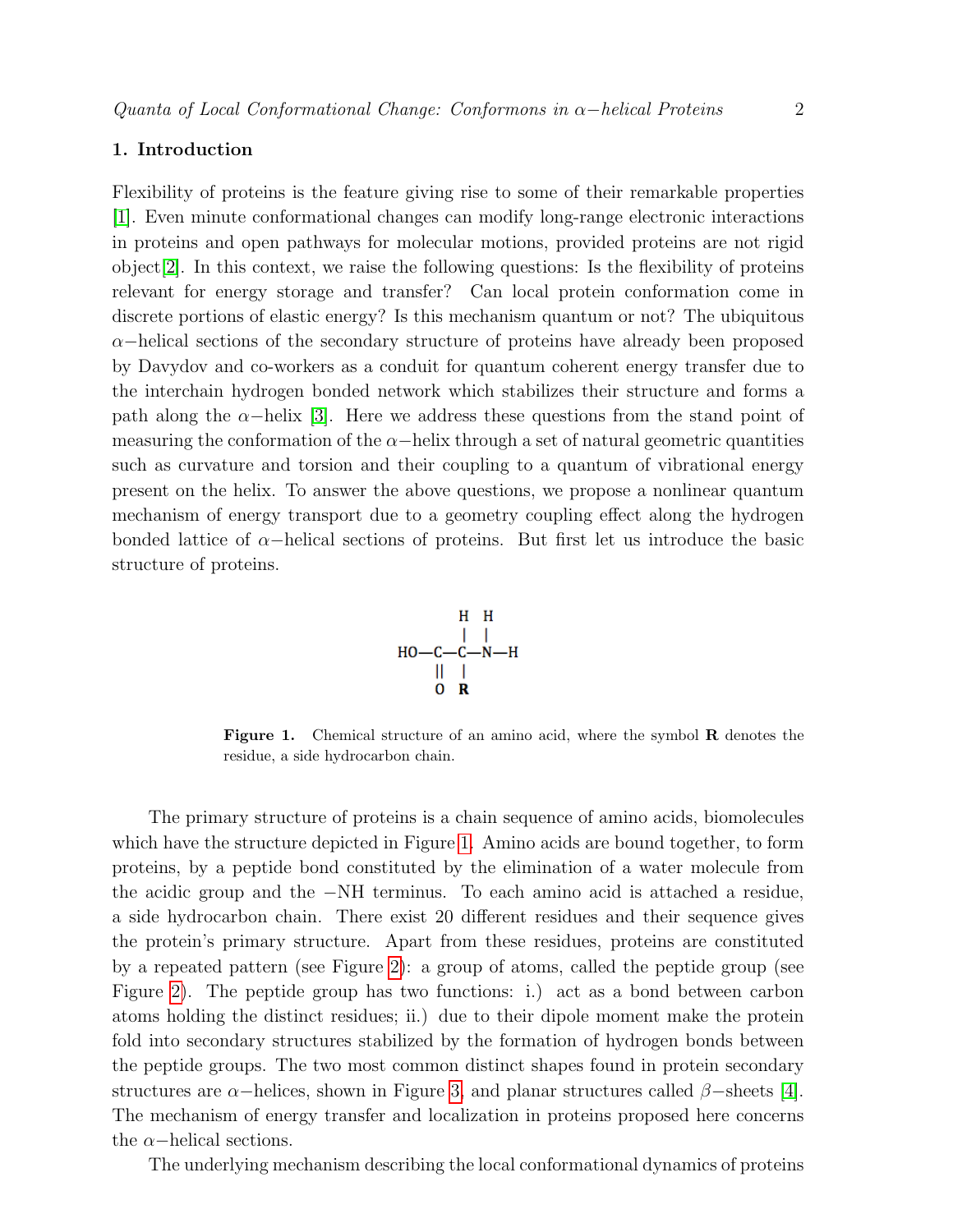

<span id="page-2-0"></span>Figure 2. A chain of amino acids, linked by peptide bonds (peptide groups are given in blue boxes), with different residues  $\mathbf{R}_1$  and  $\mathbf{R}_2$ . Here the peptide groups are interconnected by a single C atom holding the residue. The bonds C–N and C–C can rotate, leading to a rearrangement of the chain in space.

for energy transfer motivated the idea of the *conformon*, a concept advanced by various authors [\[5,](#page-11-4) [6,](#page-11-5) [7,](#page-11-6) [8\]](#page-11-7) to play an important role in biology. It was originally envisioned as an explanation of how the energy ( $\approx 0.5$  eV) released in the hydrolysis of the ATP molecule, an amount insufficient to excite the electronic structure, is transported along biomolecules without being immediately dissipated to the environment's degrees of freedom. This energy is slightly larger than two quanta of the Amid-I vibration of the peptide group (Amid-I is the  $C=O$  stretch, which can drive the hydrogen bond between two peptide groups). The Amid-I vibrational quanta are thus accepted as the standard initial sinks in the biophysical processes utilizing the energy released in the hydrolysis of the ATP molecule [\[3\]](#page-11-2). The conformon is a concept spanning a bridge between the three physical processes in the base of the functioning of biological molecules such as proteins: i.) energy storage and transfer; ii.) conformational changes; iii.) charge transport. The conformon was introduced independently by Green and Ji [\[5\]](#page-11-4), by Vol'kenstein [\[6\]](#page-11-5) and by Kemeny and Goklany [\[7\]](#page-11-6). Green and Ji proposed the conformon as "the free energy associated with local conformational strain." Vol'kenstein defined it as "the displacement of the electronic density in a macromolecule that produces the deformation of the lattice, i.e. the conformational strain." Kemeny and Goklany, using Holstein's theory [\[10\]](#page-11-8), defined the conformon as an electron spread over a molecule forming a polaron bound to a number of phonons. This bound state can then propagate from molecule to molecule.

To avoid confusion it should be mentioned that the concept of conformons as bosons of linear relaxation modes with photon statistics is also used in the context of polymer networks and dissipative liquid-like system such as glass forming fluids [\[11\]](#page-11-9). It is interesting to note that the conformon in the definitions presented above is a quantum phenomenon and is subject to the field of quantum biophysics recently covered in [\[12\]](#page-12-0). Other conformon-like concepts in biophysics have been introduced [\[13,](#page-12-1) [14\]](#page-12-2) but are classical in nature.

Here we propose a physical definition of the conformon as a *nonlinear* mechanism of exchange of energy and coherence between the quantum of vibrational excitation and the conformational degrees of freedom of the  $\alpha$ -helix which, due to the presence of the excitation, are quantized themselves. By introducing a measure for the conformation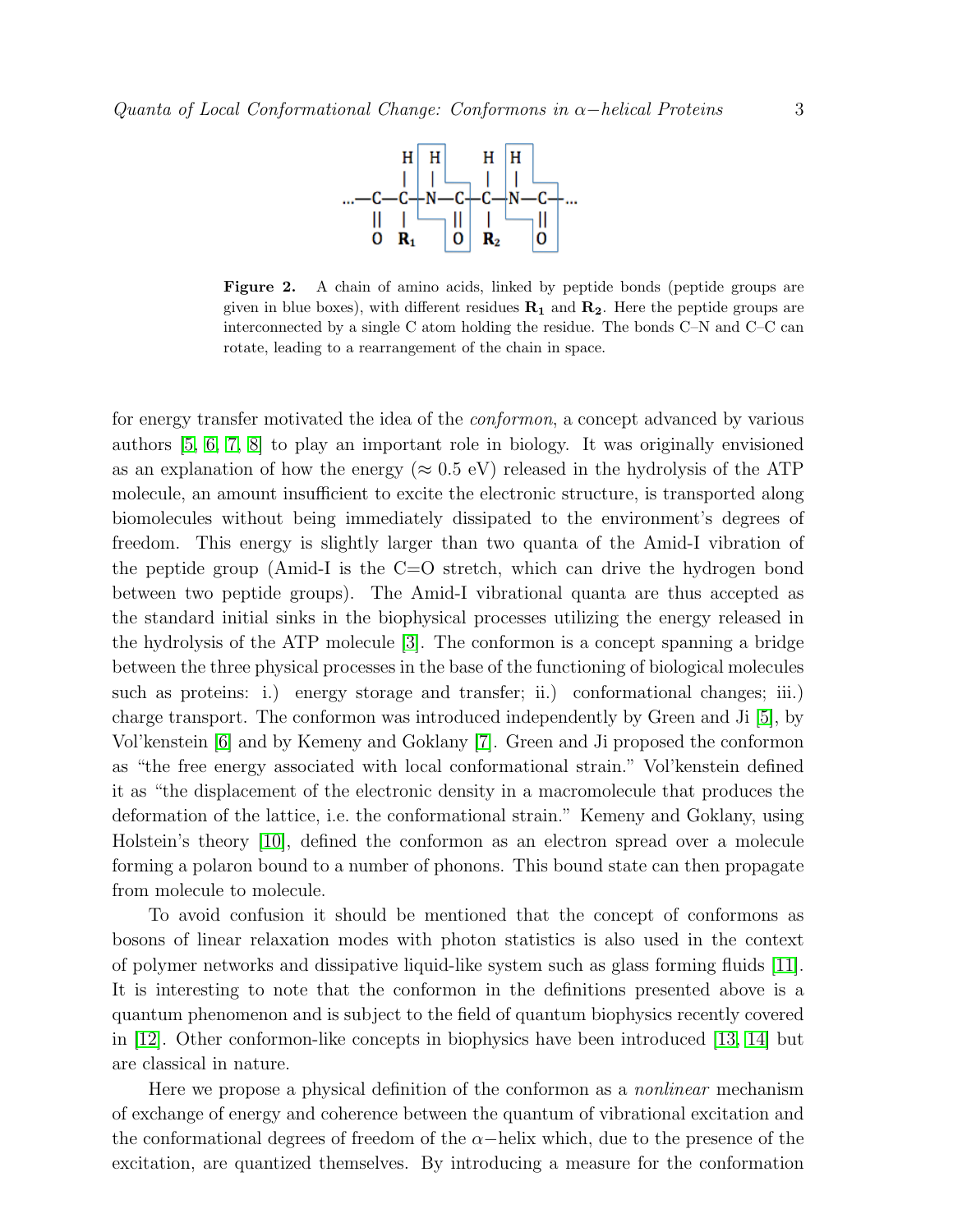of the  $\alpha$ -helix, we will show that the conformon can be viewed as a quantum of local conformation.



<span id="page-3-0"></span>**Figure 3.** Representation of the (3D) helical structure of the  $\alpha$ -helix portion of a protein. The peptide groups are represented by circles. Hydrogen bonds (represented by the arrows) link every third peptide group. This forms the three strands (represented in three different colours) constituting the backbone of the helix.

We start the description of the conformational dynamics of biopolymers with their representation as thin rods where the relevant degrees of freedom are the torsion and the curvature. In the Kirchhoff model of an inextensible rod with fixed torsion, the curvature dynamics allows for solitary waves in the case of non-circular cross-sections [\[9\]](#page-11-10). A quantum particle constrained in a rod is subject to an attractive potential induced by the torsion and the curvature [\[15\]](#page-12-3). Applying this to the problem of electron transport, it can be shown that this quantum potential leads to localized states, as the energy density in the polymer is proportional to the curvature squared. This is essentially because the rod's curvature and torsion "interact" with the excitation by inducing a potential well, which traps the electron, in addition to creating a nonlinearity in its Schrödinger equation [\[9\]](#page-11-10). While this scenario is somewhat analogous to a polaron (a localized electronic bound state in a discrete lattice which is not perfectly periodic) the origins of the two mechanisms are quite distinct, with the curved geometry of the biopolymer playing a key role in the creation of the conformon.

Our motivation for introducing the notion of the conformon is its potential for an explanation of the recently observed long-lived low frequency nonlinear vibrational states in predominantly  $\alpha$ -helical proteins. Pump-probe experiments revealed that low frequency nonlinear modes are essential for functionally important conformational transitions in proteins containing  $\alpha$ −helices [\[23\]](#page-12-4). The lifetime of these states for bacteriorhodopsin can go over 500 ps, which is intriguing considering the expected dissipation and dephasing timescales for proteins of that size. Other nonlinear mechanisms of energy transport in  $\alpha$ -helices, as Davydov's theory of extrinsic anharmonicity of hydrogen bonds coupled to an excitation localized on the lattice, fail to exhibit such a long lifetime [\[8,](#page-11-7) [16\]](#page-12-5) considering the physical parameters of the hydrogen bonds and couplings in the models.

While the Dandoloff-Balakrishnan model [\[9\]](#page-11-10) just discussed provides a possible dynamical underpinning for the conformon, the aim of the present paper is to give the underlying microscopic quantum mechanical description. This task is achieved by considering the full structure of the hydrogen bonded network of the  $\alpha$ −helix (see Figure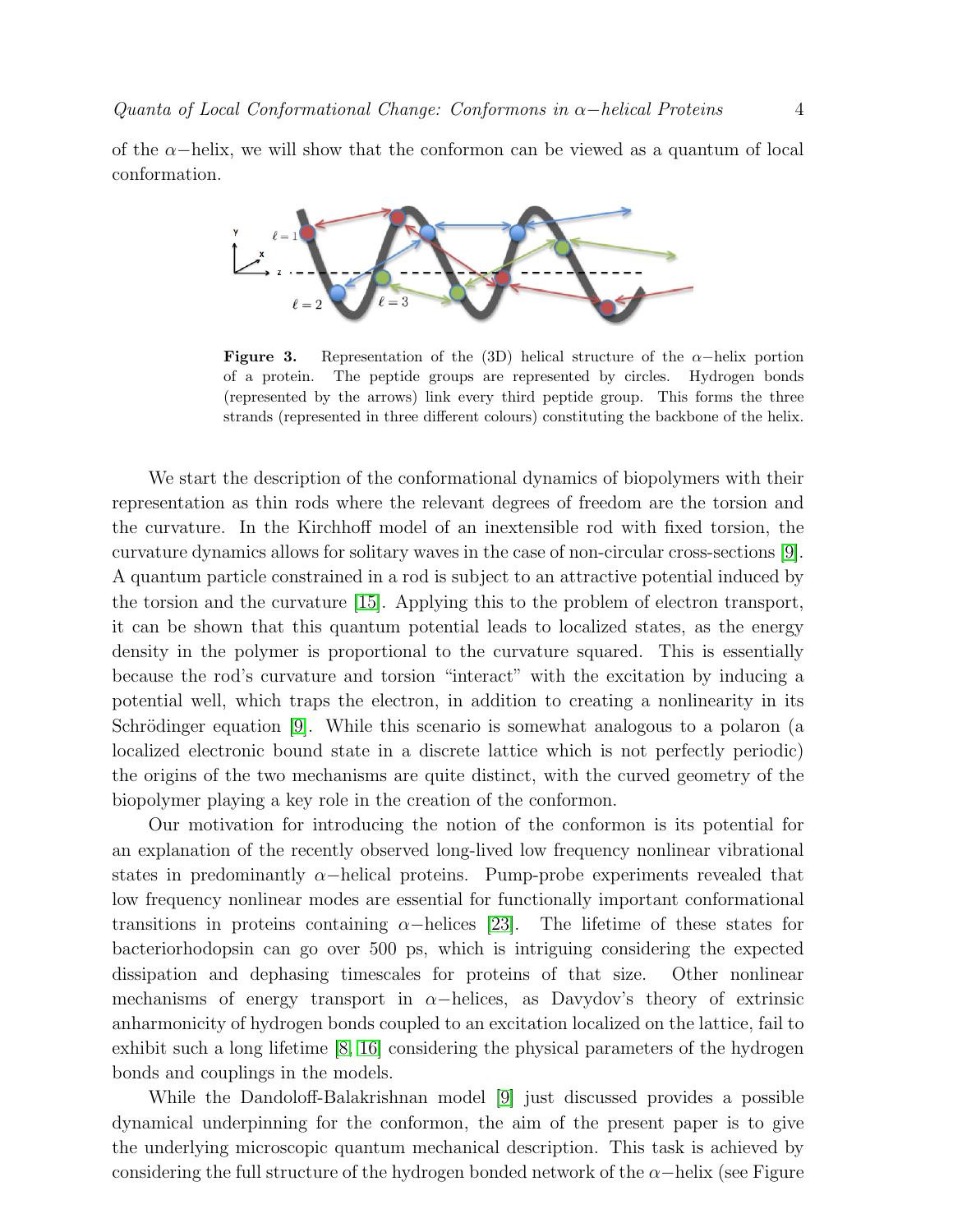[3\)](#page-3-0). In reality,  $\alpha$ -helices are fixed by three strands of soft hydrogen bonds stemming from the periodically placed peptide groups. Except for reference [\[16\]](#page-12-5), previous studies simplify the description by assuming an effective single strand of hydrogen bonds, thus concentrating on the helical-symmetry preserving cases. Here we address the symmetry breaking modes analytically, which not only have been numerically demonstrated to be less energetic and thus more stable[\[8,](#page-11-7) [16\]](#page-12-5), but also give the realistic description of the α−helix hydrogen backbone.

In the following section we construct the hamiltonian for the energy transfer along  $\alpha$ –helical proteins taking into account the three strands of hydrogen bonds. Next, in section [3,](#page-8-0) we solve the proposed theory. Section [4](#page-10-0) discusses the conformon solution and justifies it as a quantum of conformation to be found in  $\alpha$ -helical proteins.

### 2. The Hamiltonian

The  $\alpha$ −helix of a protein contains  $\nu = 3.6$  peptide groups per period of the helix[\[3\]](#page-11-2). The equilibrium position of each peptide group is given, in a coordinate system centered with the axis of the helix (see Figure [3\)](#page-3-0), by the radius vector

$$
\vec{R}_{\ell} = r \left[ \vec{e}_x \cos \left( \frac{2\pi \ell}{\nu} \right) + \vec{e}_y \sin \left( \frac{2\pi \ell}{\nu} \right) \right] + \vec{e}_z \frac{a \ell}{\nu},\tag{1}
$$

where  $\vec{e}_x, \vec{e}_y$  and  $\vec{e}_z$  are the orthonormal basis vectors,  $\ell$  is an integer labeling each peptide group,  $r = 1.7\AA$  is the helix's radius and  $a = 5.4\AA$  is the period of the helix along z [\[4\]](#page-11-3). Along the  $\alpha$ -helix, a peptide group  $\ell$  is connected to its neighbours  $\ell - 1$ and  $\ell + 1$  by rigid covalent bonds. The same peptide group  $\ell$  is bound with its  $\ell - 3$  and  $\ell + 3$  neighbours through a soft hydrogen bond. These constitute the three hydrogen strands along the helix (see Figure [3\)](#page-3-0).

Due to the softness of the hydrogen bonds, the peptide groups can be displaced from their equilibrium positions. Let us consider sets of three consecutive peptide groups (along the helix): according to Euclidean geometry, each set will determine an unique triangle/plane containing the respective peptide groups. We can now look at the  $\alpha$ helix as a sequence of such triangles/planes connected to each other in two different ways: i.) there is a hard covalent bond connecting the last peptide group of one triangle to the first peptide group of the next triangle; ii.) each of the three peptide groups of one triangle are connected with the peptide groups of the other triangles through the three hydrogen bond strands. From the mechanical point of view we may treat each plane  $n$ , without loss of generality, as a rigid disk with an effective mass  $M_n$  and an inertia tensor  $I_n$  which take into account the residues attached to each peptide group. In what follows, we will model the  $\alpha$ −helix as a linear chain of such rigid disks elastically connected with three springs representing the hydrogen bonds (see Figure [4\)](#page-5-0). The covalent bonds will be treated as rigid constraints reducing extra degrees of freedom (and thereby are not depicted in Figure [4\)](#page-5-0). To quantify the local conformation in this model of the  $\alpha$ -helix we must introduce a measure of the relative orientations of the disks. To achieve this we track the change in the orientation of the unit normal vector to each disk with respect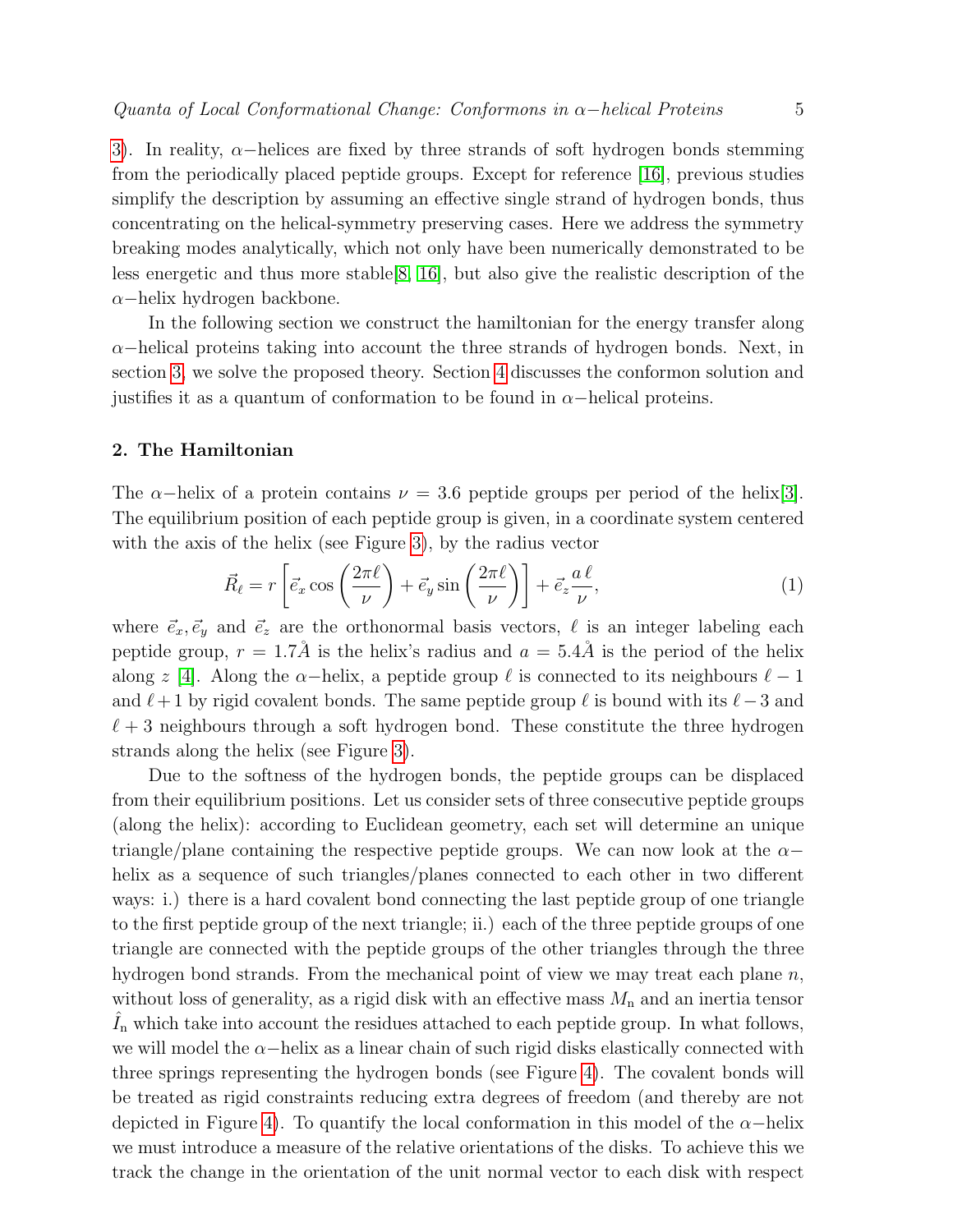to its neighboring one. Considering the set of all those vectors, represented one after the other and separated by an effective constant distance d (the  $\alpha$ -helix is assumed inextensible, as discussed later), we construct a discrete space curve  $\Gamma$  (see Figure [5\)](#page-5-1). Next, we associate elastic energy to every configuration of  $\Gamma$ , since every deviation from the equilibrium position either presses upon or stretches the hydrogen bonds from the three strands. This way the conformation of the  $\alpha$ -helix in space can be quantified.

<span id="page-5-0"></span>

Figure 4. Our model of the  $\alpha$ -helix, as a sequence of rigid disks (consisting of three consequtive peptide groups and the hydrocarbon residues attached to them) connected with three springs represented by the wavy lines corresponding to hydrogen bonds. The covalent bonds connecting and fixing the mutual orientation of two consequtive disks are treated as contraints.

We describe the configuration of the  $\alpha$ -helix as a discrete curve  $\Gamma$  comprised of N nodes (representing N disks or 3N peptide groups) and  $N-1$  straight edges of length d together with an assignment of local material orthonormal frames in the standard Darboux-Ribaucour notation  $\vec{f}_n = (\vec{b}_n, \vec{n}_n, \vec{t}_n)^T$  per node, where T denotes transposition [\[17\]](#page-12-6). Here  $\vec{t}_n$  is the unit normal vector to a disk n giving the orientation of the associated edge (see Figure [5\)](#page-5-1).



<span id="page-5-1"></span>**Figure 5.** The discrete space curve  $\Gamma$  is constructed from straight lines of constant length d (called edges) along the normals to the rigid disks making up the  $\alpha$ −helix. A local orthonormal frame is attached to every node of Γ. The change of the orientation of one such frame with respect to its neighbouring one along  $\Gamma$  is a measure of the elastic energy stored in a particular conformation of Γ.

Now, we assign an elastic energy  $E(\Gamma)$  to any conformation of  $\Gamma$ . Note, we assume the  $\alpha$ -helix is inextensible, therefore we do not include stretching energy. It is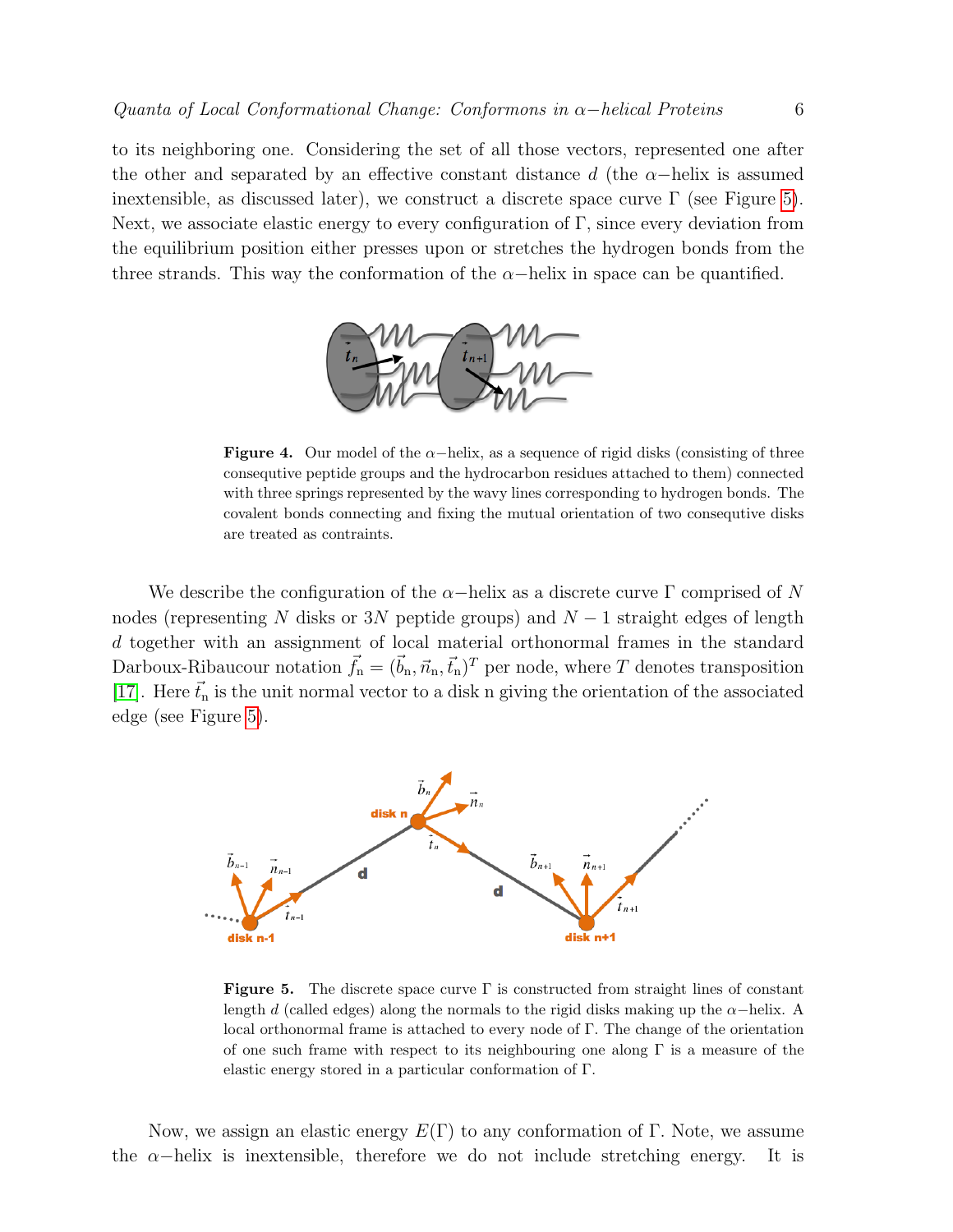straightforward to drop this assumption by also including a stretching term. Such a term is going to generate an acoustic mode which is not the focus of the present study.

To compute the elastic energy  $E(\Gamma)$  we use a three dimensional symmetrict strain tensor S. In the first approximation, as in Hooke's law,  $E(\Gamma)$  is quadratic in the displacements from the initial equilibrium configuration  $\vec{\xi}^0_n$  as measured by the Darboux vector  $\vec{\xi}_n$ . The Darboux vector gives the relation between  $\vec{f}_n$  and  $\vec{f}_{n+1}$ . The sequence of Darboux vectors  $\vec{f}_1, \vec{f}_2 \ldots \vec{f}_N$  gives the evolution of  $\Gamma$  [\[18\]](#page-12-7). Finally, for the elastic energy we have:

<span id="page-6-2"></span>
$$
E(\Gamma) = \frac{1}{2} \sum_{n=1}^{N} \left( \vec{\xi}_n - \vec{\xi}_n^0 \right)^T S \left( \vec{\xi}_n - \vec{\xi}_n^0 \right), \tag{2}
$$

where  $\vec{\xi}_n^0$  is the initial configuration of  $\Gamma$  and the Darboux vector  $\vec{\xi}_n$  in the local material frame  $f_n$  is given by:

<span id="page-6-1"></span>
$$
\vec{\xi}_{\mathbf{n}} = \kappa_{\mathbf{n}}^n \vec{n}_{\mathbf{n}} + \kappa_{\mathbf{n}}^g \vec{b}_{\mathbf{n}} + \tau_{\mathbf{n}} \vec{t}_{\mathbf{n}},\tag{3}
$$

where  $\kappa_n^g$  is the geodesic curvature,  $\kappa_n^n$  is the normal curvature and  $\tau_n$  is the torsion defined on each disk of Γ. In the continuum limit, where  $N \to \infty$  and  $d \to 0$ , one obtains the bending and twisting energies of the inextensible Kirchhoff rod [\[19\]](#page-12-8).

To compute the curvatures and torsion present in equation [\(3\)](#page-6-1) we start by establishing a mapping between the local material frames  $\vec{f}_n$  and the fixed laboratory frame  $\vec{e} = (\vec{e}_x, \vec{e}_y, \vec{e}_z)^T$ . Then we give the orientation of each frame  $\vec{f}_n$  in terms of the Euler angles:

$$
\vec{f}_{\mathbf{n}} = R_{\mathbf{n}}(\psi_{\mathbf{n}}, \theta_{\mathbf{n}}, \phi_{\mathbf{n}}) \, \vec{e},\tag{4}
$$

where  $R_n$  is the product of the three Euler matrices representing three rotations by  $\phi_n$ degrees around the z–axis, by  $\theta_n$  degrees around the x–axis and by  $\psi_n$  degrees around the z−axis again. In this way, the transformation of the frame from disk to disk, i.e. the discrete analog of the Darboux-Ribaucour equations [\[18\]](#page-12-7), are given by

$$
\vec{f}_{n+1} = R_{n+1} R_n^{-1} \vec{f}_n, \qquad \frac{1}{d} \left( \vec{f}_{n+1} - \vec{f}_n \right) = A_n \vec{f}_n, \tag{5}
$$

where  $A_n = (R_{n+1}R_n^{-1} - \mathbb{I})/d$ . In the continuous limit, when  $N \to \infty$  and  $d \to 0$ , the elements  $(A_n)_{31}$ ,  $(A_n)_{23}$  and  $(A_n)_{12}$  of the matrix  $A_n$  give, respectively, the geodesic curvature, the normal curvature and torsion of the space curve [\[18\]](#page-12-7). We compute  $A_n$  in our discrete case and identifying the same elements we finally obtain the coefficients of the Darboux vector in equation [\(3\)](#page-6-1):

$$
\kappa_n^g = \sin \psi_n \sin \theta_n \frac{\phi_{n+1} - \phi_n}{d} + \cos \psi_n \frac{\theta_{n+1} - \theta_n}{d},\tag{6}
$$

<span id="page-6-3"></span>
$$
\kappa_n^n = \cos \psi_n \sin \theta_n \frac{\phi_{n+1} - \phi_n}{d} - \sin \psi_n \frac{\theta_{n+1} - \theta_n}{d},\tag{7}
$$

$$
\tau_{\mathbf{n}} = \frac{\psi_{\mathbf{n}+1} - \psi_{\mathbf{n}}}{d} + \cos \theta_{\mathbf{n}} \frac{\phi_{\mathbf{n}+1} - \phi_{\mathbf{n}}}{d}.
$$
\n(8)

<span id="page-6-0"></span>‡ in the the material frame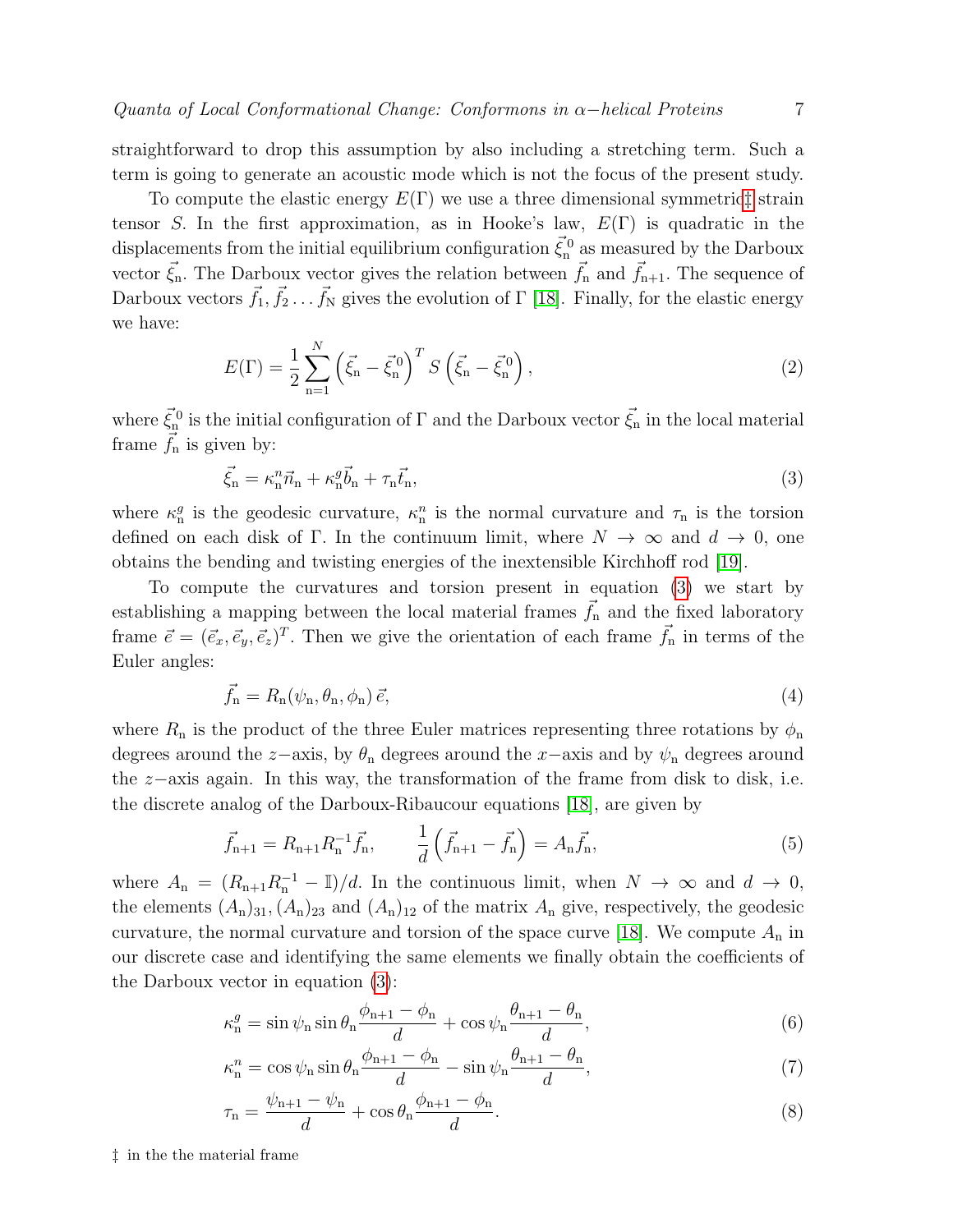The interpretation of the Euler angles is the following:  $\theta_n$  and  $\phi_n$  are the polar and azimuthal angles, respectively, of  $\vec{t}_n$  in the lab frame  $\vec{e}$ . The angle  $\psi_n$  rotates the  $(\vec{n}_n, \vec{b}_n)$  plane around  $\vec{t}_n$  and thus leaves  $\vec{t}_n$  unchanged. This means that the normal vectors  $\vec{t}_n$  are mapped onto the z-axis of the lab frame through precession  $\phi_n$  around this axis and *tilting*  $\theta_n$  off this axis. The differences in the polar and azimuthal angles of  $\vec{t}_n$  between two neighboring disks are not associated with the choice of a cartesian system  $\vec{e}$  and are a measure of the bending and twisting of the initial conformation of Γ;  $\psi_n$  constitutes the *gauge freedom* in the problem which we fix due to the existence of a covalent constraint to each disk. We set  $\psi_n$  to be a constant for every n and we also fix the strain tensor

<span id="page-7-0"></span>
$$
S = \alpha \mathbb{I}, \qquad \alpha \in \mathbb{R} \tag{9}
$$

in the basis  $\vec{f}_n$  corresponding to an isotropic elastic response to any change of conformation of Γ.

The total hamiltonian describing the quantum dynamics of a quantum of vibrational excitation present on the  $\alpha$ –helix modeled as  $\Gamma$  is a collection of an elastic part  $\hat{H}_{\Gamma}$ , an excitation part  $\hat{H}_{ex}$  and an interaction term  $\hat{H}_{int}$  between them. A kinetic energy term of the form  $\hat{H}_{kin} = \frac{1}{2}$  $\frac{1}{2}\sum_{n}\vec{\omega}_{n}^{t}\hat{I}_{n}\vec{\omega}_{n}$  (where  $\hat{I}_{n}$  is the moment of inertia tensor of each disk and  $\vec{\omega}_n$  is its angular velocity) can be included but we will omit it in accordance with the adiabatic approximation. This is justified due to the enormous mass and moment of inertia tensor of the material disks. As a result the excitation's motion adjusts instantaneously to the conformation of  $\Gamma$ , that is for the excitation's dynamics the slow dynamics of conformational change is effectively static.

We are now in a position to write the quantum energy operator for the elastic part of the total hamiltonian making the variables from equation [\(2\)](#page-6-2) operator valued. Here we choose to define the initial condition for  $\Gamma$  by setting  $\vec{\xi}_n^0 = 0$  corresponding to the equilibrium configuration of  $\Gamma$  for which the protein is helical. The energy consumed in the deviation from this equilibrium state is obtained by substituting [\(9\)](#page-7-0) in [\(2\)](#page-6-2) and then using  $(6)$ ,  $(7)$  and  $(8)$ :

<span id="page-7-1"></span>
$$
\hat{H}_{\Gamma} = \frac{\alpha}{2} \sum_{n} \left[ (\kappa_n^2)^2 + (\kappa_n^g)^2 + \tau_n^2 \right] \n= \frac{\alpha}{2d^2} \sum_{n} \left[ (\hat{\phi}_{n+1} - \hat{\phi}_n)^2 + (\hat{\theta}_{n+1} - \hat{\theta}_n)^2 \right].
$$
\n(10)

The energy operator for the vibrational excitation present in the  $\alpha$ -helix  $\hat{H}_{ex}$  is given in the standard manner

<span id="page-7-2"></span>
$$
\hat{H}_{ex} = \sum_{\mathbf{n}} \left[ E_0 \hat{B}_{\mathbf{n}}^\dagger \hat{B}_{\mathbf{n}} - J(\hat{B}_{\mathbf{n}}^\dagger \hat{B}_{\mathbf{n}+1} + \hat{B}_{\mathbf{n}}^\dagger \hat{B}_{\mathbf{n}-1}) \right],\tag{11}
$$

where  $\hat{B}_{\rm n}^{\dagger}$  and  $\hat{B}_{\rm n}$  are the excitation's creation and annihilation operators for disk n; J is the hopping amplitude kept constant due to the inextensibility condition on Γ. Here, for simplicity, we assume the chain is infinite and do not consider the effect of an excitation entering the chain from either end or finite boundary conditions.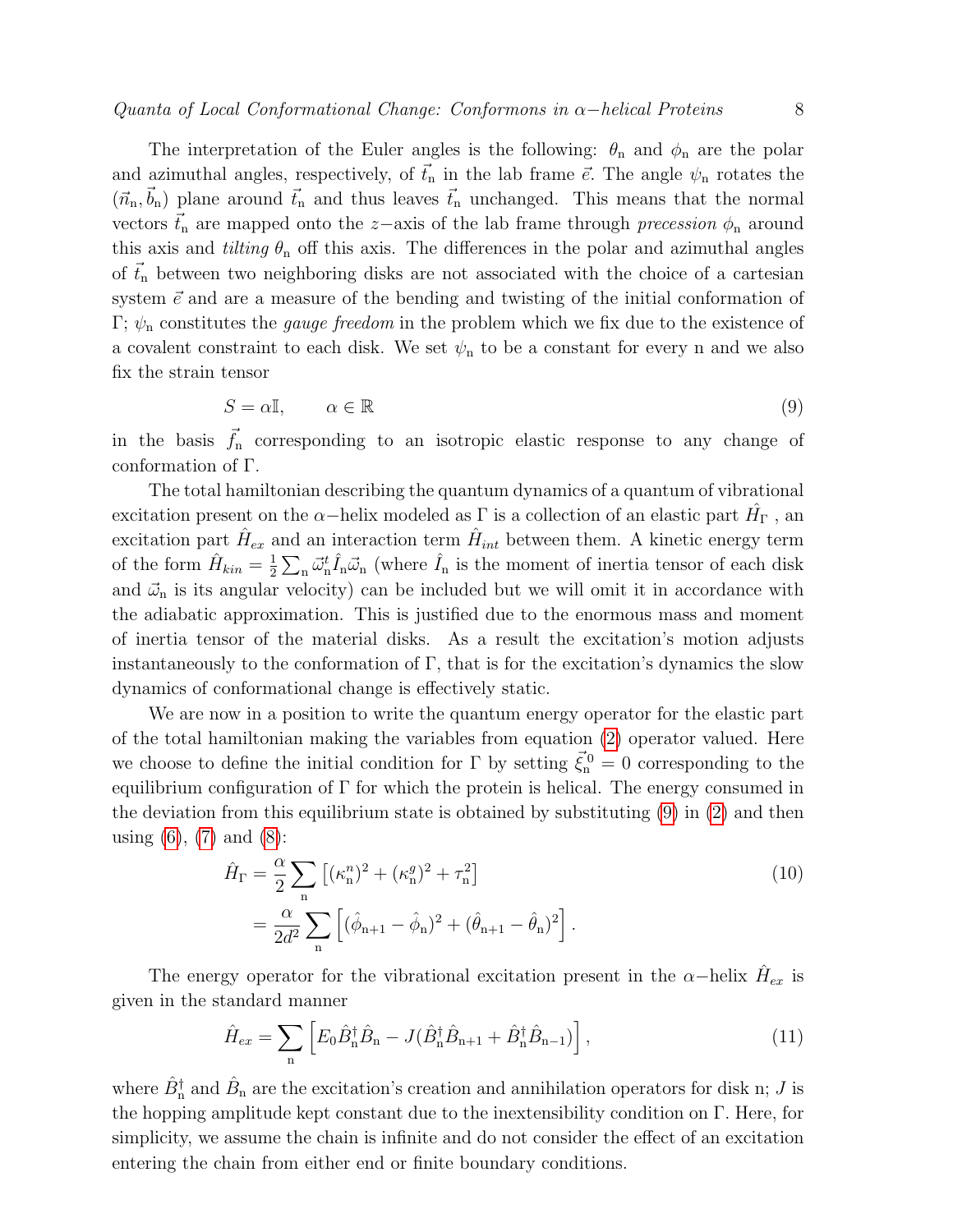$Quanta$  of Local Conformational Change: Conformons in  $\alpha$ −helical Proteins 9

The interaction term  $\hat{H}_{int}$  between the excitation and orientational degrees of freedom is deducible from the inextensibility condition on  $\Gamma$  and the local modification of the on-disk energy for the curved conformation of  $\Gamma$  in the nearest neighbor approximation, that is  $E_n \approx E_0 + \frac{\partial E}{\partial (\theta_{n+1})}$  $\frac{\partial E}{\partial(\theta_{n+1}-\theta_n)}(\theta_{n+1}-\theta_n)+\frac{\partial E}{\partial(\phi_{n+1}-\phi_n)}(\phi_{n+1}-\phi_n)$ . Finally,

<span id="page-8-1"></span>
$$
\hat{H}_{int} = \sum_{\mathbf{n}} \left\{ \chi_{\phi}(\hat{\phi}_{\mathbf{n}+1} - \hat{\phi}_{\mathbf{n}}) \hat{B}_{\mathbf{n}}^{\dagger} \hat{B}_{\mathbf{n}} + \chi_{\theta}(\hat{\theta}_{\mathbf{n}+1} - \hat{\theta}_{\mathbf{n}}) \hat{B}_{\mathbf{n}}^{\dagger} \hat{B}_{\mathbf{n}} \right\},\tag{12}
$$

where  $\chi_{\phi}$  and  $\chi_{\theta}$  are coupling constants, small as compared to the conformational energy  $2d^2\chi_{\phi}/\alpha < 1$  and  $2d^2\chi_{\theta}/\alpha < 1$ .

The total hamiltonian is the sum of  $(10)$ ,  $(11)$  and  $(12)$ . We explore the theory

<span id="page-8-2"></span>
$$
\hat{H} = \hat{H}_{\Gamma} + \hat{H}_{ex} + \hat{H}_{int}.
$$
\n(13)

## <span id="page-8-0"></span>3. Solving the Theory

Our analysis of [\(13\)](#page-8-2) will be based upon a product trial wave function  $|\Psi\rangle = |\psi\rangle |\phi\rangle$  in which  $|\psi\rangle$  describes a single excitation in  $\Gamma$  as

<span id="page-8-3"></span>
$$
|\psi\rangle = \sum_{n} a_{n}(t)\hat{B}_{n}^{\dagger} |0\rangle_{ex}, \qquad (14)
$$

where  $|0\rangle_{ex}$  is the vacuum state of the its oscillators and  $|\phi\rangle$  is a coherent state for the angular displacements, for which the following hold

$$
\langle \phi | \hat{\theta}_{n} | \phi \rangle = \theta_{n}, \qquad \langle \phi | \hat{\phi}_{n} | \phi \rangle = \phi_{n}. \qquad (15)
$$

Here  $a_n(t)$  is a complex number representing the probability amplitude for finding the excitation in a particular site;  $\theta_n$  and  $\phi_n$  are the average values of the angular displacements of Γ's edges. Next we will minimize the average value of  $H$  with respect to the product wave function by calculating  $H = \langle \Psi | \hat{H} | \Psi \rangle$ , where we have to keep in mind the normalization condition  $\sum_{n} a_n a_n^* = 1$ . For the averaged energy function in the adiabatic approximation we obtain

$$
H = \sum_{n} \left\{ E_0 a_n a_n^* - J(a_n^* a_{n+1} + a_n^* a_{n-1}) + \right.
$$
  
+  $\left[ \chi_{\phi}(\phi_{n+1} - \phi_n) + \chi_{\theta}(\theta_{n+1} - \theta_n) \right] a_n a_n^* + \right.$   
+  $\frac{\alpha}{2d^2} \left[ (\phi_{n+1} - \phi_n)^2 + (\theta_{n+1} - \theta_n)^2 \right] \sum_m a_m a_m^* \right\}.$  (16)

Next we find the corresponding Hamilton's equations

$$
i\hbar \frac{\partial a_n}{\partial t} = (E_0 + W + \Upsilon_n) a_n - J(a_{n+1} + a_{n-1}),
$$
\n(17)

where  $\Upsilon_n = \chi_{\phi}(\phi_{n+1} - \phi_n) + \chi_{\theta}(\theta_{n+1} - \theta_n)$  and the total conformational energy is

$$
W = \frac{\alpha}{2d^2} \sum_{n} \left[ (\phi_{n+1} - \phi_n)^2 + (\theta_{n+1} - \theta_n)^2 \right].
$$
 (18)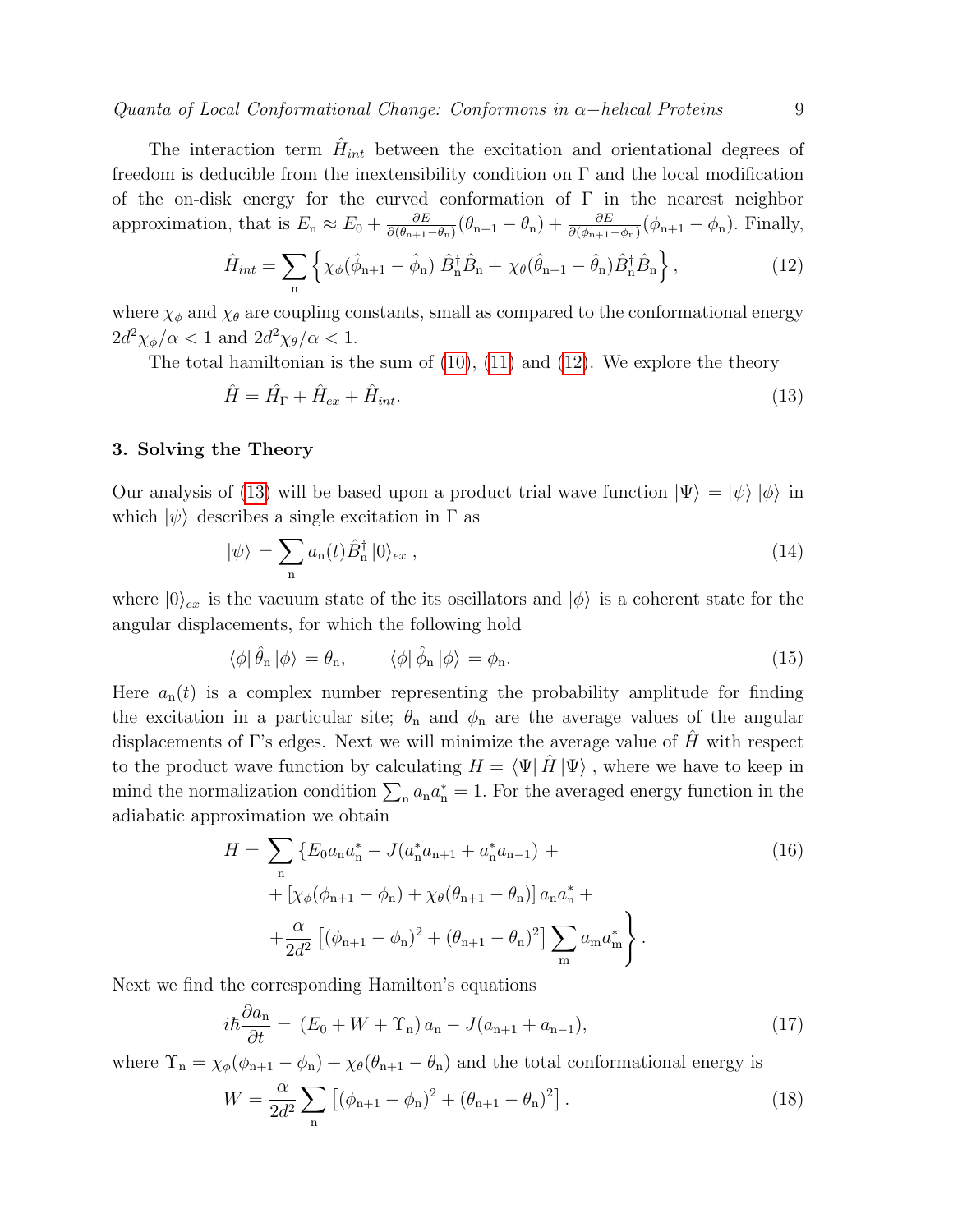The other two Hamilton's equations for  $\phi_n$  and  $\theta_n$  constitute the static (since we are in the adiabatic approximation) configuration of  $\Gamma$ :

$$
\phi_{n+1} - 2\phi_n + \phi_{n-1} = \frac{2d^2\chi_\phi}{\alpha} (|a_{n-1}|^2 - |a_n|^2),\tag{19}
$$

$$
\theta_{n+1} - 2\theta_n + \theta_{n-1} = \frac{2d^2\chi_\theta}{\alpha} (|a_{n-1}|^2 - \chi_2 |a_n|^2).
$$
 (20)

One possible solution is

<span id="page-9-2"></span>
$$
\phi_{n} - \phi_{n+1} = \frac{2d^2\chi_{\phi} |a_{n}|^2}{\alpha}, \ \theta_{n} - \theta_{n+1} = \frac{2d^2\chi_{\theta} |a_{n}|^2}{\alpha} \tag{21}
$$

with  $\Upsilon_n = -\nu |a_n|^2$  and

$$
v = \frac{2d^2}{\alpha} \left( \chi_{\phi}^2 + \chi_{\theta}^2 \right). \tag{22}
$$

A gauge transformation of the wavefunction [\(14\)](#page-8-3)

$$
a_{n}(t) = q_{n}(t) \exp\left\{-\frac{i}{\hbar}t\left(E_{0} + W - 2J\right)\right\}
$$
\n(23)

simplifies the equation for the excitation's amplitude to be found on the n−th edge

<span id="page-9-1"></span>
$$
i\hbar \frac{\partial q_{\rm n}}{\partial t} + J(q_{\rm n+1} - 2q_{\rm n} + q_{\rm n-1}) + \nu |q_{\rm n}|^2 q_{\rm n} = 0, \tag{24}
$$

which is the discrete nonlinear Schrödinger equation (DNLS) [\[20\]](#page-12-9). An approximate for  $J/\nu \gg 1$  stationary (consistent with the adiabatic approximation) soliton-like solution centered at  $n = n_0$  has the squared amplitude

<span id="page-9-0"></span>
$$
|q_n|^2 = \frac{\upsilon}{8J} \text{sech}^2 \left[ \frac{\upsilon(n - n_0)}{4J} \right]. \tag{25}
$$

Here  $q_n$  is the probability density to find the quantum of vibrational excitation on disk n. Notice that the evolutionary equation which  $q_n$  obeys is the DNLS which has both continuous and discrete spectra of solutions. The solution [\(25\)](#page-9-0) belongs to the discrete spectrum of [\(24\)](#page-9-1) and has a bell-like shape with exponentially vanishing tails. The most probable place to find the excitation is in a region around  $n_0$  whose extent is determined by  $v/4J$ , that is by the physical parameters in the model: the distance d between the disks, the strain tensor constant  $\alpha$ , the coupling constants  $\chi_{\phi}$  and  $\chi_{\theta}$ , and the hopping amplitude J.

Using [\(21\)](#page-9-2) and imposing the physically consistent conditions  $d^2\chi_{\phi}/\alpha \ll 1$  and  $d^2\chi_{\theta}/\alpha \ll 1$  we have the estimate

<span id="page-9-3"></span>
$$
0 \le |\phi_{n+1} - \phi_n| \ll 1, \qquad 0 \le |\theta_{n+1} - \theta_n| \ll 1. \tag{26}
$$

Now we turn to the corresponding conformation of Γ. The total curvature at each disk is

$$
\kappa_{\rm n} = \sqrt{(\kappa_{\rm n}^g)^2 + (\kappa_{\rm n}^n)^2} =
$$
\n
$$
= \frac{1}{d} \sqrt{\sin^2 \theta_{\rm n} (\phi_{\rm n+1} - \phi_{\rm n})^2 + (\theta_{\rm n+1} - \theta_{\rm n})^2}
$$
\n(27)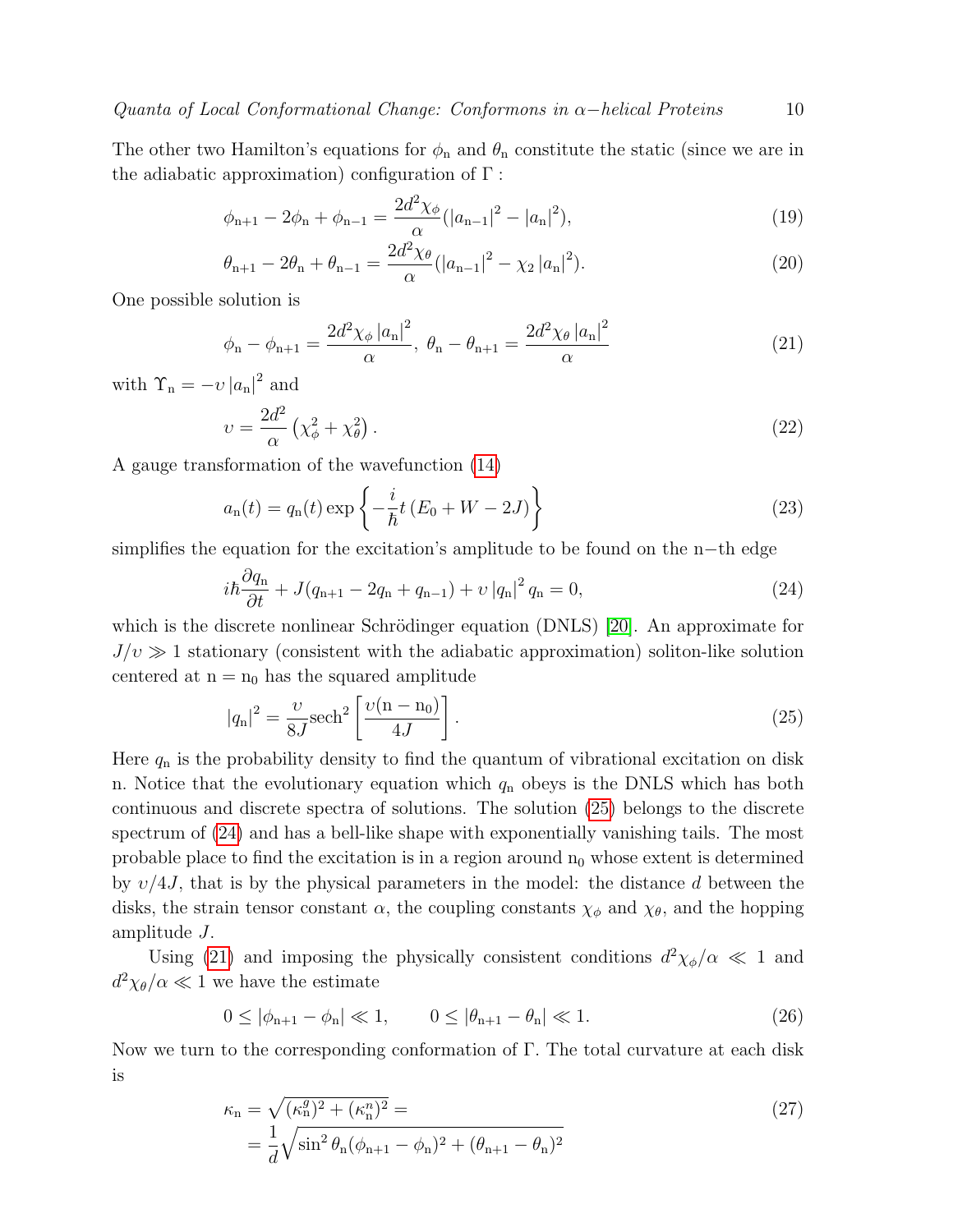Quanta of Local Conformational Change: Conformons in  $\alpha$ −helical Proteins 11

and the torsion having fixed the gauge freedom is

$$
\tau_{\mathbf{n}} = \frac{\cos \theta_{\mathbf{n}} (\phi_{\mathbf{n}+1} - \phi_{\mathbf{n}})}{d}.
$$
\n(28)

Taking into account [\(26\)](#page-9-3) we may approximate  $\cos \theta_n \approx 1$  and  $\sin^2 \theta_n \approx 0$  to arrive at an approximate expression for the conformation of  $\Gamma$  in terms of the excitation's presence:

<span id="page-10-2"></span>
$$
\kappa_{\rm n} \approx \frac{2d\chi_{\theta}}{\alpha} |q_{\rm n}|^2
$$
  

$$
\tau_{\rm n} \approx -\frac{2d\chi_{\phi}}{\alpha} |q_{\rm n}|^2,
$$
 (29)

where  $|q_{n}|^{2}$  is given by [\(25\)](#page-9-0). The physical parameters in the model  $J, \alpha, \chi_{\theta}, \chi_{\phi}$  and d establish proportionality between the material response of the  $\alpha$ -helix in terms of the curvature  $\kappa_n$  and the torsion  $\tau_n$  at disk n and the probability amplitude  $q_n$  of the localization of the quantum of vibrational excitation on that same disk. This localization leads to an elastic response in the corresponding configuration of Γ, with the respective energy given by [\(10\)](#page-7-1). Provided the five physical parameters are estimated, the conformon's energy can be determined and a proper experiment to detect it proposed. This is beyond the focus of the present study, although we have a reasonable guess for the numerical values of the parameters. Since  $d$  is the distance between two adjacent disks in the model, it is of the order of the period of the  $\alpha$ -helix:  $d \approx 0.5$  nm. The strain tensor constant  $\alpha$  takes into account the simultaneous response of three hydrogen bonds. The spring constant k for the hydrogen bond in the  $\alpha$ -helical sections of proteins is estimated to be  $k = 19.5$  N/m [\[8\]](#page-11-7), leading to an estimate of  $\alpha \approx 1 \times 10^{-19}$  eV.m<sup>2</sup>.[§](#page-10-1) The hopping amplitude for the Amid-I quantum of vibration along the  $\alpha$ −helix is of the order of  $J \approx 1 \times 10^{-3}$ eV [\[3,](#page-11-2) [16\]](#page-12-5). The constants  $\chi_{\theta}$  and  $\chi_{\phi}$  coupling the conformation of Γ to the on-disk energy are small, most likely smaller (rotational stiffness of chemical bonds is smaller that compressional stiffness) that the coupling between phonons and the Amid-I quanta  $(1 \times 10^{-3} \text{ eV}$  in the case of the Davydov soliton [\[21\]](#page-12-10)) thus rendering the estimate [\(26\)](#page-9-3) physically correct.

#### <span id="page-10-0"></span>4. Conclusions

We have showed that the vibrational energy localized on the helix acts through a curvature and torsion coupling effect to distort the structure of the helix, and then the helical distortion reacts again through the curvature and torsion couplings to trap the oscillation energy and prevent dispersion. This is the self-localization or selftrapping mechanism behind the conformon's existence. Even more surprising is the observation that the curvature and torsion of the discrete space curve Γ used to model the

<span id="page-10-1"></span>§ This estimate can be obtained by equating two equivalent expressions: on one side, the elastic energy written for 3 equivalent springs for  $10\%$  of the inter-disk distance d deviation from their equilibrium position (a non-melting condition according to the empirical Lindemann criterion [\[22\]](#page-12-11)) and, on the other side, the elastic energy written in terms of strain tensor formalism.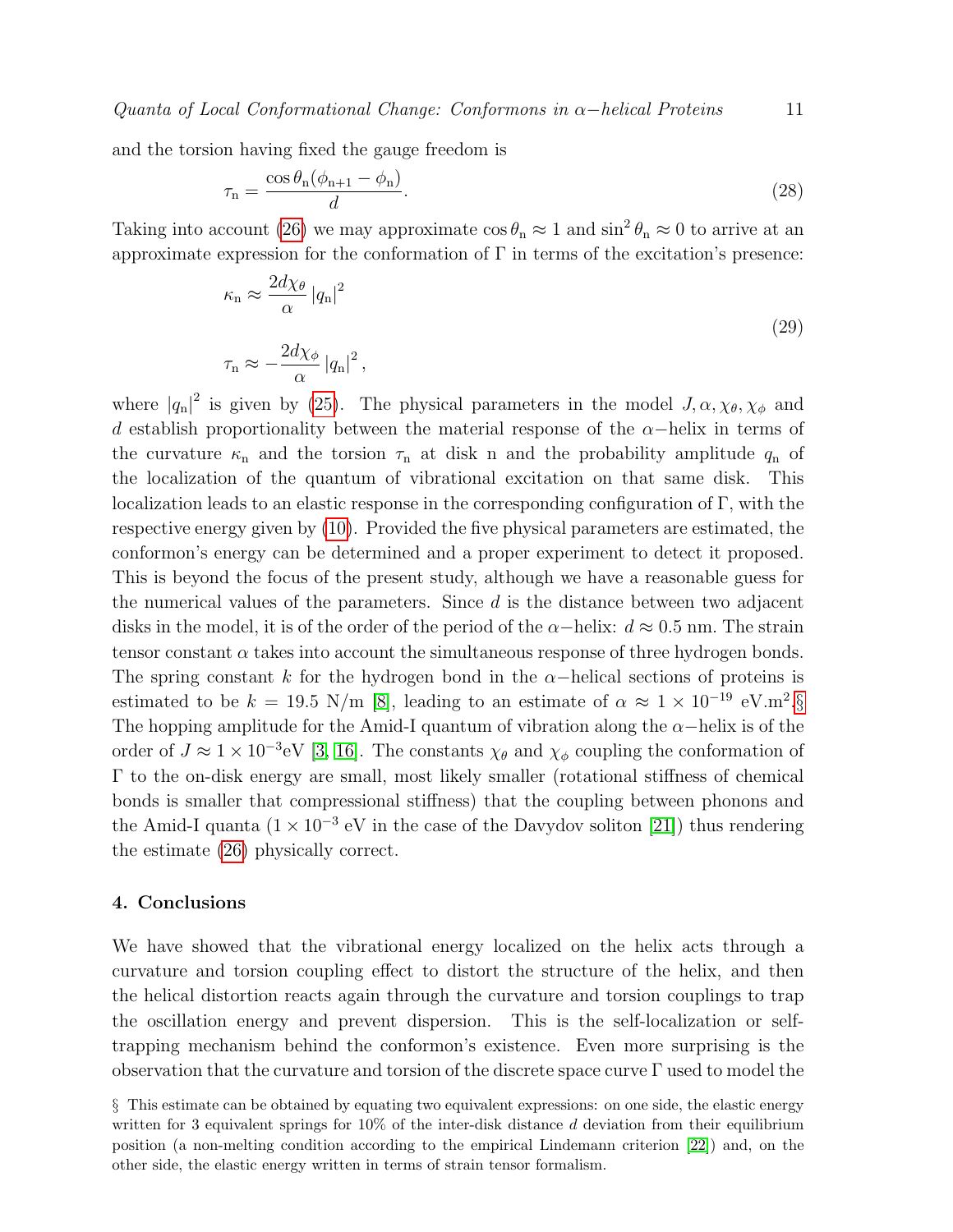$\alpha$ –helix are related to the squared probability amplitude of the quantum of vibrational excitation, as expressed [\(29\)](#page-10-2). This shows that the conformation of the  $\alpha$ -helix itself is quantized, justifying the conformon as a quantum of conformation.

In this paper we have investigated the role of excitation-conformation interaction on the formation of solitary wave packets of conformational energy in  $\alpha$ −helical proteins. The results obtained here are valid at zero temperature. However, the physical meaning of [\(25\)](#page-9-0) and [\(29\)](#page-10-2) is experimentally relevant. Pump-probe experiments revealed that low frequency nonlinear modes are essential for functionally important conformational transitions in proteins containing  $\alpha$ -helices [\[23\]](#page-12-4). The characteristic lifetime of these states is 15 ps (although for the vision-relevant bacteriorhodopsin it can go over 500 ps). The same experiments also revealed that amino acids and predominantly  $\beta$ –sheet proteins do not have such long-lived states. The proposed model already makes the qualitative distinction between sections of the secondary structure of proteins due to the full use of the geometry of the hydrogen bonds' network in  $\alpha$ –helices. Quantitatively the model's viability would be decided upon determination of the physical constants which remains an open problem. Other nonlinear mechanisms of energy transport in  $\alpha$ -helical proteins fail to exhibit such a long lifetime [\[8,](#page-11-7) [16\]](#page-12-5). Thus the conformon proposed here might have the answer for the mechanism of direct coherent flow of conformational energy for a variety of vital biological processes ranging from electron transfer [\[24\]](#page-12-12) to enzyme action [\[25\]](#page-12-13).

#### Acknowledgements

The authors would like to thank the support from project IT-QuantTel, as well as from Fundação para a Ciência e a Tecnologia (Portugal), namely through programs POCTI/POCI/PTDC and project PTDC/EEA-TEL/103402/2008 QuantPrivTel, partially funded by FEDER (EU).

# References

- <span id="page-11-0"></span>[1] A.L. Kholodenko and T.A. Vilgis, Phys. Rep. 298, 251 (1998).
- <span id="page-11-1"></span>[2] J. Feitelson and G. McLendon, Biochemistry 30, 5051 (1991).
- <span id="page-11-2"></span>[3] A.S. Davydov, Solitons in Molecular Systems, Kluwer Academic, Dordrecht (1991).
- <span id="page-11-3"></span>[4] L. Pauling, R.B. Corey and H.R. Branson, PNAS 37, 205 (1951).
- <span id="page-11-4"></span>[5] D.E. Green and S. Ji, The Molecular Basis for Electron Transport, eds. J. Shultz and B. F. Cameron (Academic, New York, 1972); M. Z. Zgierski, J. Theor. Biol. 55, 95 (1975); K.V. Shaitan and A.B. Rubin, Mol. Biol. 16, 1004 (1982); S. Ji, J. Theor. Biol. 116, 399 (1985); A.F. Klinskikh, Polymer Sci. A 42, 1097 (2000).
- <span id="page-11-5"></span>[6] M.V. Volkenstein, J. Theor. Biol. 34, 193 (1972).
- <span id="page-11-6"></span>[7] G. Kemeny and I.M. Goklany, J. Theor. Biol. 40, 107 (1973); J. Theor. Biol. 48, 23 (1974); G. Kemeny, J. Theor. Biol. 48, 231 (1974).
- <span id="page-11-7"></span>[8] A. Scott, Phys. Reports 217, 1 (1992) and references therein.
- <span id="page-11-10"></span>[9] R. Dandoloff and R. Balakrishnan, J. Phys. A 38, 6121 (2005); Nonlinearity 21, 1 (2008).
- <span id="page-11-8"></span>[10] T. Holstein, Ann. Phys. 8 325 (1959); Mol. Cryst. Liq. Cryst. 77, 235 (1981).
- <span id="page-11-9"></span>[11] H.G. Kilian, Phys. Scr. **T55**, 219 (1994).